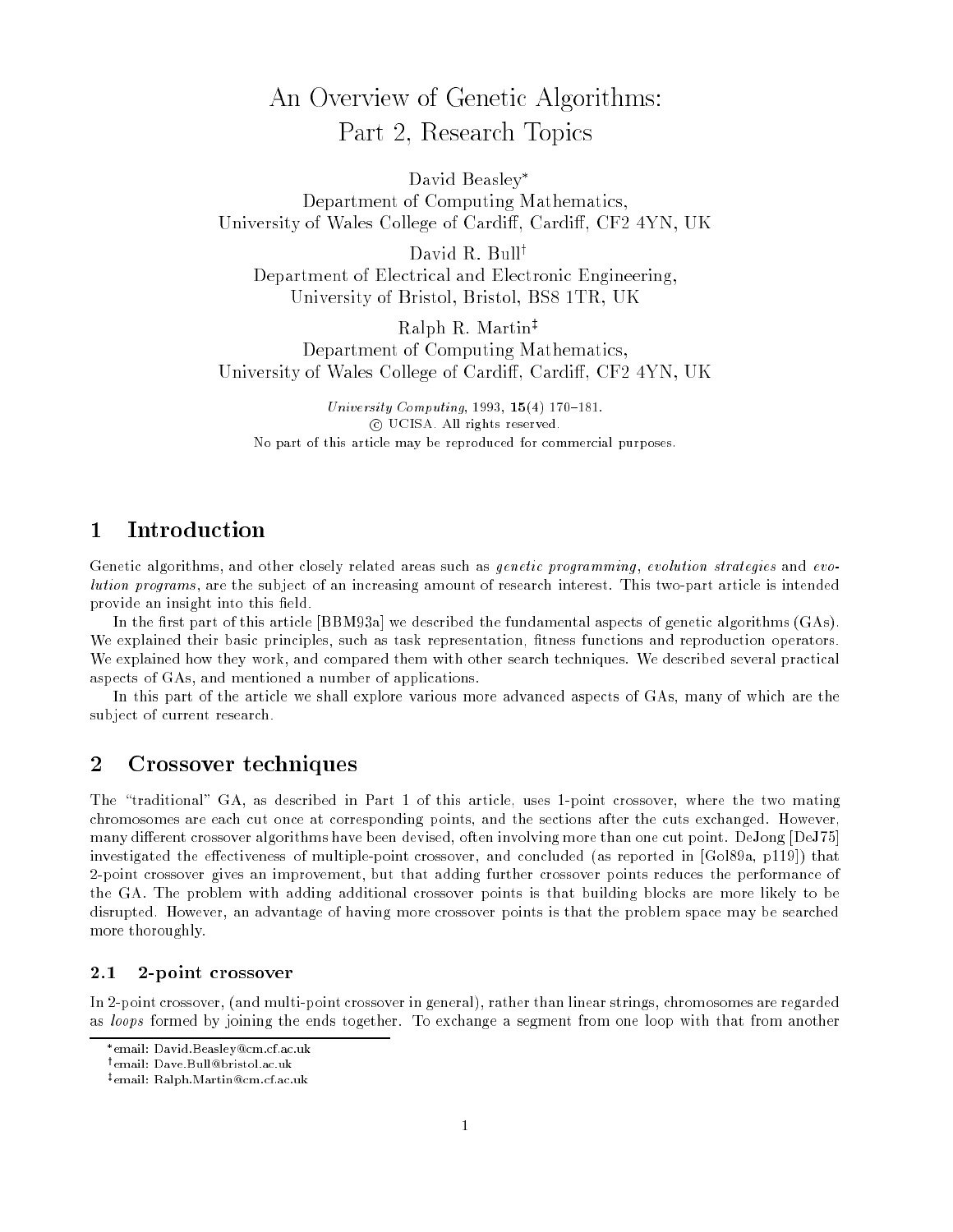loop requires the selection of two cut points, as shown in Figure 1. In this view, 1-point crossover can be seen



Figure 1: Chromosome Viewed as a Loop

as 2-point crossover with one of the cut points fixed at the start of the string. Hence 2-point crossover performs the same task as 1-point crossover (i.e. exchanging a single segment), but is more general. A chromosome considered as a loop can contain more building blocks—since they are able to "wrap around" at the end of the string. Researchers now agree that 2-point crossover is generally better than 1-point crossover.

### 2.2 Uniform crossover

Uniform crossover is radically different to 1-point crossover. Each gene in the offspring is created by copying the corresponding gene from one or the other parent, chosen according to a randomly generated crossover mask. Where there is a 1 in the crossover mask, the gene is copied from the first parent, and where there is a 0 in the mask, the gene is copied from the second parent, as shown in Figure 2. The process is repeated with the parents exchanged to produce the second offspring. A new crossover mask is randomly generated for each pair of parents.

Offspring therefore contain a mixture of genes from each parent. The number of effective crossing points is not fixed, but will average  $L/2$  (where L is the chromosome length).

| Crossover Mask 1001011100       |  |         |  |  |               |  |
|---------------------------------|--|---------|--|--|---------------|--|
| Parent 1 1 0 1 0 0 0 1 1 1 0    |  | J J J J |  |  |               |  |
| Offspring 1 1 1 0 0 0 0 1 1 1 1 |  |         |  |  | <u> ላላ</u> ላላ |  |
| Parent 2 0 1 0 1 0 1 0 0 1 1    |  |         |  |  |               |  |

Figure 2: Uniform Crossover

## 2.3 Which technique is best?

Arguments over which is the best crossover method to use still rage on. Syswerda [Sys89] argues in favour of uniform crossover. Under uniform crossover, schemata of a particular order1 are equally likely to be disrupted, *irrespective of their aejening tength*. With 2-point crossover, it is the defining length of the schemata which determines its likelihood of disruption, not its order. This means that under uniform crossover, although short defining length schemata are more likely to be disrupted, longer defining length schemata are comparatively less likely to be disrupted. Syswerda argues that the total amount of schemata disruption is therefore lower. Uniform crossover has the advantage that the ordering of genes is entirely irrelevant. This means that reordering operators such as inversion (see next section) are unnecessary, and we do not have to worry about positioning genes so as to promote building blocks. GA performance using 2-point crossover drops dramatically if the recommendations of the building block hypothesis [BBM93a] are not adhered to. Uniform crossover, on

<sup>&</sup>lt;sup>1</sup>The *order* of a schema is the number of bit values it specifies.

<sup>&</sup>lt;sup>2</sup>The *defining length* is the number of bit positions between the first and last specified bit.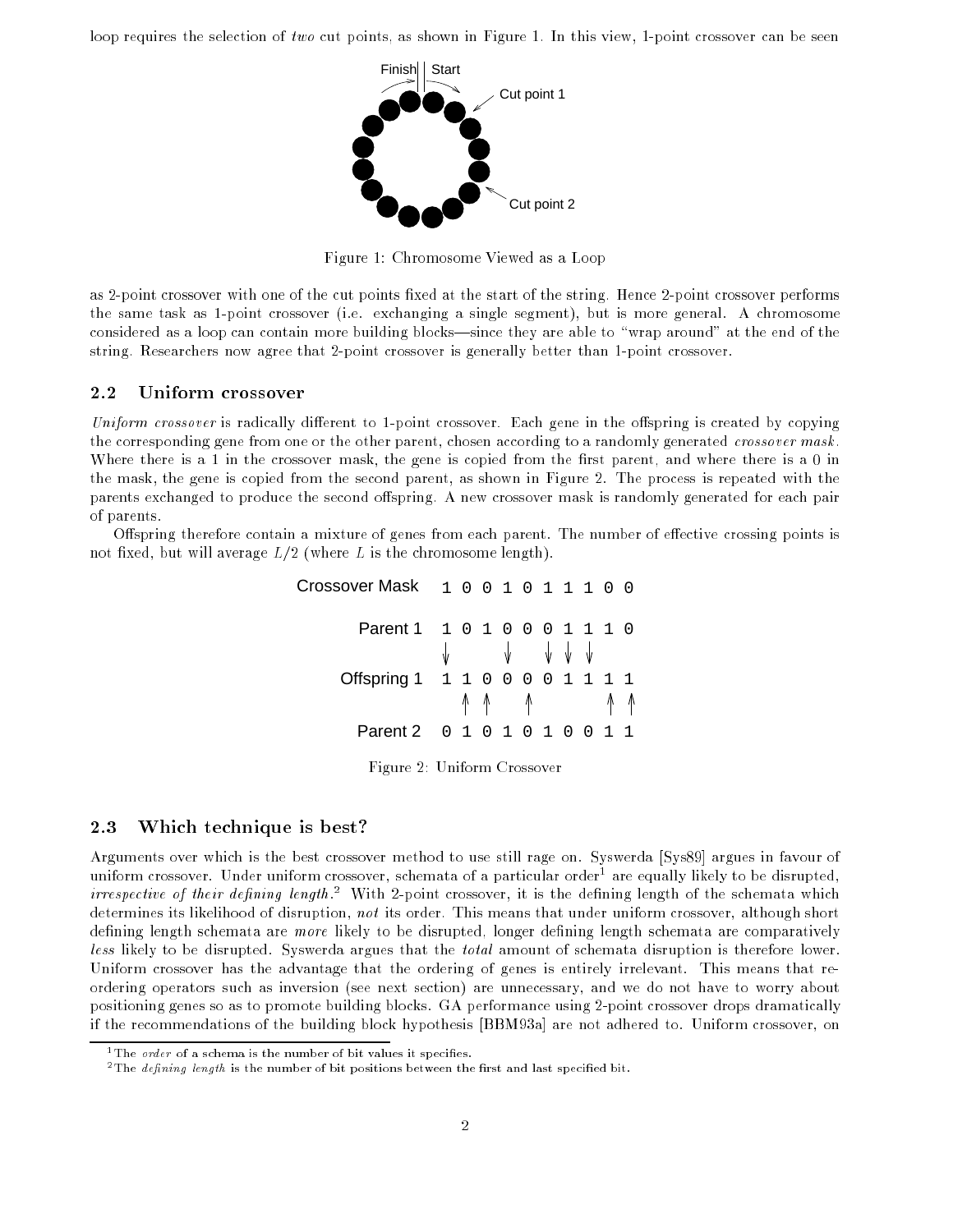the other hand, still performs well—almost as well as 2-point crossover used on a correctly ordered chromosome. Uniform crossover therefore appears to be more robust.

Eshelman *et al* [ECS89] did an extensive comparison of different crossover operators, including 1-point, 2-point, multi-point and uniform crossover. These were analysed theoretically in terms of positional and distributional bias, and empirically, on several problems. No overall winner emerged, and in fact there was not more than about 20% difference in speed among the techniques (so perhaps we should not worry too much about which is the best method). They found that 8-point crossover was good on the problems they tried.

Spears & DeJong [SD91] are very critical of multi-point and uniform crossover. They stick by the theoretical analyses which show 1- and 2-point crossover are optimal. They say that 2-point crossover will perform poorly when the population has largely converged, due to reduced *crossover productivity*. This is the ability of a crossover operator to produce new chromosomes which sample different points in the search space. Where two chromosomes are similar, the segments exchanged by 2-point crossover are likely to be identical—leading to offspring which are identical to their parents. This is less likely to happen with uniform crossover. They describe a new 2-point crossover operator such that if identical offspring are produced, two new cross points are chosen. (Booker [Boo87] introduced *reduced surrogate crossover* to achieve the same effect.) This operator was then found to perform better than uniform crossover on a test problem (but only slightly better).

In a slightly later paper, DeJong & Spears [DS90] conclude that modified 2-point crossover is best for large populations, but the increased disruption of uniform crossover is beneficial if the population size is small (in comparison to the problem complexity), and so gives a more robust performance.

#### 2.4 Other crossover techniques

Many other techniques have been suggested. The idea that crossover should be more probable at some string positions than others has some basis in nature, and several such methods have been described [SM87, Hol87, Dav91a, Lev91, LR91]. The general principle is that the GA adaptively learns which sites should be favoured for crossover. This information is recorded in a *punctuation string*, which is itself part of the chromosome, and so is crossed over and passed on to descendants. In this way, punctuation strings which lead to good offspring will themselves be propagated through the population.

Goldberg [Gol85, Gol89a] describes a rather different crossover operator, partially matched crossover (PMX), for use in order-based problems. (In an order-based problem, such as the travelling salesperson problem, gene values are fixed, and the fitness depends on the *order* in which they appear.) In PMX it is not the *values* of the genes which are crossed, but the *order* in which they appear. Offspring have genes which inherit ordering information from each parent. This avoids the generation of offspring which violate problem constraints. Syswerda [Sys91] and Davis [Dav91d, p72] describe other order-based operators.

The use of problem specic knowledge to design crossover operators for a particular type of task is discussed in Section 13.

#### 3Inversion and Reordering

It was stated in Part 1 of this article that the *order* of genes on a chromosome is critical for the *building block* hypothesis to work effectively. Techniques for reordering the positions of genes in the chromosome during a run have been suggested. One such technique, *inversion* [Hol75], works by reversing the order of genes between two randomly chosen positions within the chromosome. (When these techniques are used, genes must carry with them some kind of \label", so that they may be correctly identied irrespective of their position within the chromosome.)

The purpose of reordering is to attempt to find gene orderings which have better evolutionary potential [Gol89a, p166]. Many researchers have used inversion in their work, although it seems few have attempted to justify it, or quantify its contribution. Goldberg & Bridges [GB90] analyse a reordering operator on a very small task, and show that it can bring advantages—although they conclude that their methods would not bring the same advantages on larger tasks.

Reordering does nothing to lower epistasis (see below), so cannot help with the other requirement of the building block hypothesis. Nor does it help if the relationships among the genes do not allow a simple linear ordering. If uniform crossover is used, gene order is irrelevant, so reordering is unnecessary. So, Syswerda [Sys89] argues, why bother with inversion?

Reordering also greatly expands the search space. Not only is the GA trying to find good sets of gene values, it is simultaneously trying to discover good gene orderings too. This is a far more difficult problem to solve.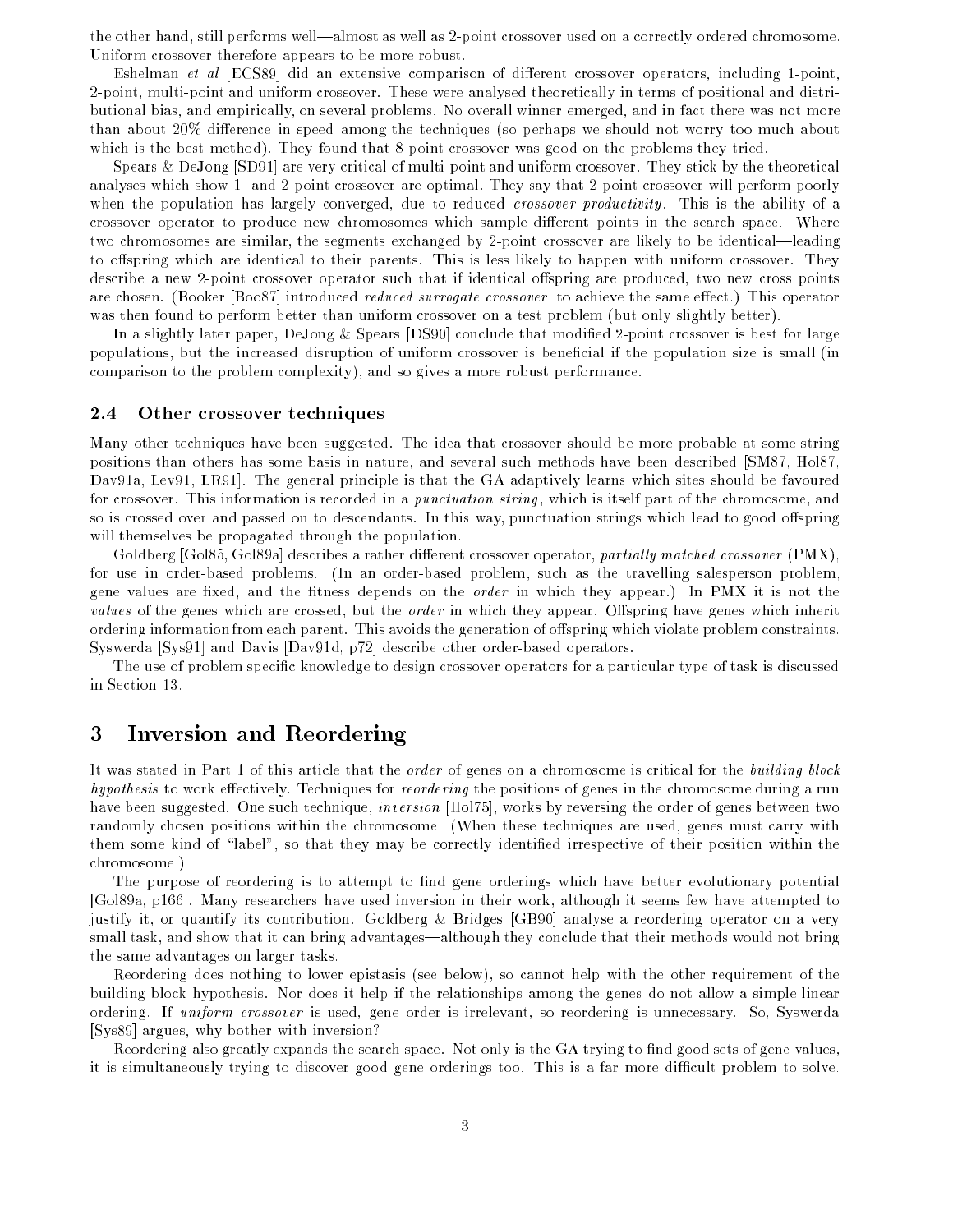Time spent trying to find better gene orderings may mean time taken away from finding good gene values.

In nature, there are many mechanisms by which the arrangement of the chromosome(s) may evolve (known as karyotypic evolution) [MS89]; inversion is only one of them. In the short term, organisms will be favoured if they evolve to become well adapted to their environment. But in the long term, species are only likely to survive if their karyotypic evolution is such that they can easily adapt to new conditions as the environment changes. Evaluation of the genotype takes place rapidly, in each generation. But evaluation of the karyotype takes place very slowly, perhaps over thousands of generations.

For the vast majority of GA applications the environment, as embodied in the fitness function, is static. Taking a hint from nature, it would seem that karyotypic evolution is therefore of little importance in these cases. However, in applications where the fitness function varies over time, and the GA must provide a solution which can adapt to the changing environment, karyotypic evolution may be worth employing.

In a static environment, if we really want to determine the best gene ordering (perhaps because we have a large number of problems, all with similar characteristics), we might try using a meta-GA, in the same way that Grefenstette [Gre86] used a meta-GA to determine a good set of GA parameters. A meta-GA has a population where each member is itself a GA. Each individual GA is configured to solve the same task, but using different parameters (in this case, different gene orderings). The fitness of each individual is determined by running the GA, and seeing how quickly it converges. Meta-GAs are obviously very computationally expensive to run, and are only likely to be worthwhile if the results they provide can be reused many times.

#### 4Epistasis

The term epistasis has been defined by geneticists as meaning that the influence of a gene on the fitness of an individual depends on what gene values are present elsewhere. [MS89] More specically, geneticists use the term  $epistasis$  in the sense of a "masking" or "switching" effect. "A gene is said to be epistatic when its presence suppresses the effect of a gene at another locus." Epistatic genes are sometimes called inhibiting genes because of their effect on other genes which are described as hypostatic." [GST90].

Generally, though, there will be far more subtle and complex interactions among large overlapping groups of genes. In particular, there are chains of influence—one gene codes for the production of a protein, which is then involved with a protein produced by another gene to produce a third product, which then reacts with other enzymes produced elsewhere ... and so on. Many genes simply produce intermediate proteins which are used by other processes initiated by other genes. So there is a considerable amount of \interaction" among genes in the course of producing the phenotype, although geneticists might not refer to this as epistasis .

When GA researchers use the term *epistasis*, they are generally referring to any kind of strong interaction among genes, not just masking effects, although they avoid giving a precise definition. While awaiting a definitive definition of epistasis in a GA context, we offer our own:

Epistasis is the interaction between different genes in a chromosome. It is the extent to which the "expression" (i.e. contribution to fitness) of one gene depends on the values of other genes. The degree of interaction will, in general, be different for each gene in a chromosome. If a small change is made to one gene we expect a resultant change in chromosome fitness. This resultant change may vary according to the values of other genes. As a broad classication, we distinguish three levels of gene interaction. These depend on the extent to which the change in chromosome fitness resulting from a small change in one gene varies according to the values of other genes.

- Level 0—No interaction. A particular change in a gene always produces the same change in fitness.
- Level 1—Mild interaction. A particular change in a gene always produces a change in fitness of the same sign, or zero.
- Level 2—Epistasis. A particular change in a gene produces a change in fitness which varies in sign and magnitude, depending on the values of other genes.

An example of a level 0 task is the trivial "counting ones task," where fitness is proportional to the number of 1s in the binary string. An example of a level 1 task is the \plateau function," where typically 5 bits are decoded such that the fitness is 1 if all bits are 1, and zero otherwise.

 $3$ The *locus* is the position within the chromosome.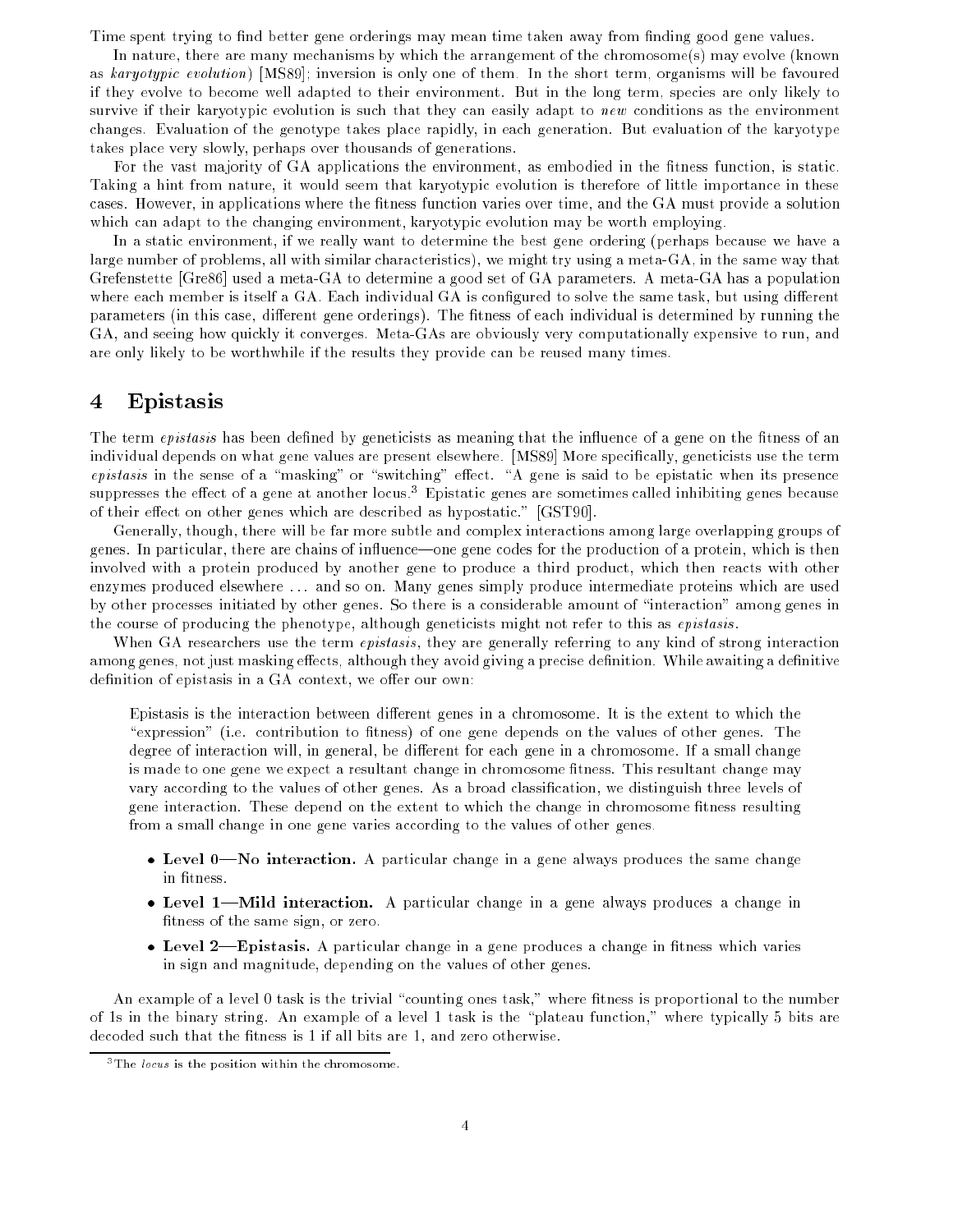When GA researchers use the term *epistasis*, they would generally be talking only about level 2. This is how we shall use the term, unless otherwise stated.

Tasks in which all genes are of type 0 or 1 can be solved efficiently by various simple techniques, such as hillclimbing, and do not require a GA [Dav91c]. GAs can, however, outperform simple techniques on more complex level 2 tasks exhibiting many interactions among the parameters—that is, with significant epistasis. Unfortunately, as has already been noted in Part 1 of this article, according to the building block hypothesis, one of the basic requirements for a GA to be successful is that there is low epistasis. This suggests that GAs will not be effective on precisely those type of problems in which they are most needed. Clearly, understanding epistasis is a key issue for GA research. We need to know whether we can either avoid it, or develop a GA which will work even with high epistasis. This is explored further below, but first we shall describe a related phenomenon.

#### 5Deception

One of the fundamental principles of GAs is that chromosomes which include schemata which are contained in the global optimum will increase in frequency (this is especially true of short, low-order schemata, known as building blocks ). Eventually, via the process of crossover, these optimal schemata will come together, and the globally optimum chromosome will be constructed. But if schemata which are not contained in the global optimum increase in frequency more rapidly than those which are, the GA will be mislead, away from the global optimum, instead of towards it. This is known as deception.

Deception is a special case of epistasis, and it has been studied in depth by Goldberg [Gol87] [Gol89a, p46][DG91] and others. Deception is directly related to the detrimental effects of epistasis in a GA. Level 2 epistasis is necessary (but not sufficient) for deception.

Statistically, a schema will increase in frequency in the population if its htness+ is higher than the average fitness of all schemata in the population. A problem is referred to as *deceptive* if the average fitness of schemata which are not contained in the global optimum is greater than the average fitness of those which are. Furthermore, a problem is referred to as fully deceptive if "all low-order schemata containing a suboptimal solution are better than other competing schemata" [DG91].

Deceptive problems are difficult to solve. However, Grefenstette [Gre93] cleverly demonstrates that this is not *always* the case. After the first generation, a GA does not get an *unbiassed* sample of points in the search space. Therefore it cannot estimate the global, unbiassed average fitness of a schema. It can only get a biassed estimate of schema fitness. Sometimes this bias helps the GA to converge (even though a problem might otherwise be highly deceptive), and other times the bias might prevent the GA converging (even though the problem is not formally deceptive). Grefenstette gives examples of both situations.

### Tackling epistasis 6

The problems of epistasis (described above) may be tackled in two ways: as a coding problem, or as a GA theory problem. If treated as a coding problem, the solution is to find a different coding (representation) and decoding method which does not exhibit epistasis. This will then allow a conventional GA to be used. If this cannot be done, the second approach may have to be used.

Vose & Liepins [VL91] show that in principle any problem can be coded in such a way as to make it as simple as the "counting ones task". Similarly, any coding can be made simple for a GA by using appropriately designed crossover and mutation operators. So it is always possible to represent any problem with little or no epistasis. However, for "difficult" problems, the effort involved in devising such a coding will be considerable, and will effectively constitute "solving" the initial problem.

Traditional GA theory, based on the schema theorem, relies on low epistasis. If genes in a chromosome have high epistasis, a new theory may have to be developed, and new algorithms developed to cope with this. The inspiration may once again come from natural genetics, where epistasis (in the GA sense) is very common.

Davis [Dav85a] considers both these approaches. He converts a bin-packing problem, where the optimum positions for packing rectangles into a space must be found, into an *order* problem, where the *order* of packing the rectangles had to be found instead. A key part of this is an intelligent decoding algorithm, which uses domain knowledge to find "sensible" positions for each rectangle, in the order specified by the chromosome. This reduces the epistasis in the chromosome. Once the problem has been converted to an order-based one,

<sup>&</sup>lt;sup>4</sup>The fitness of a  $s$ chema is the average, or expected fitness of chromosomes which contain that schema.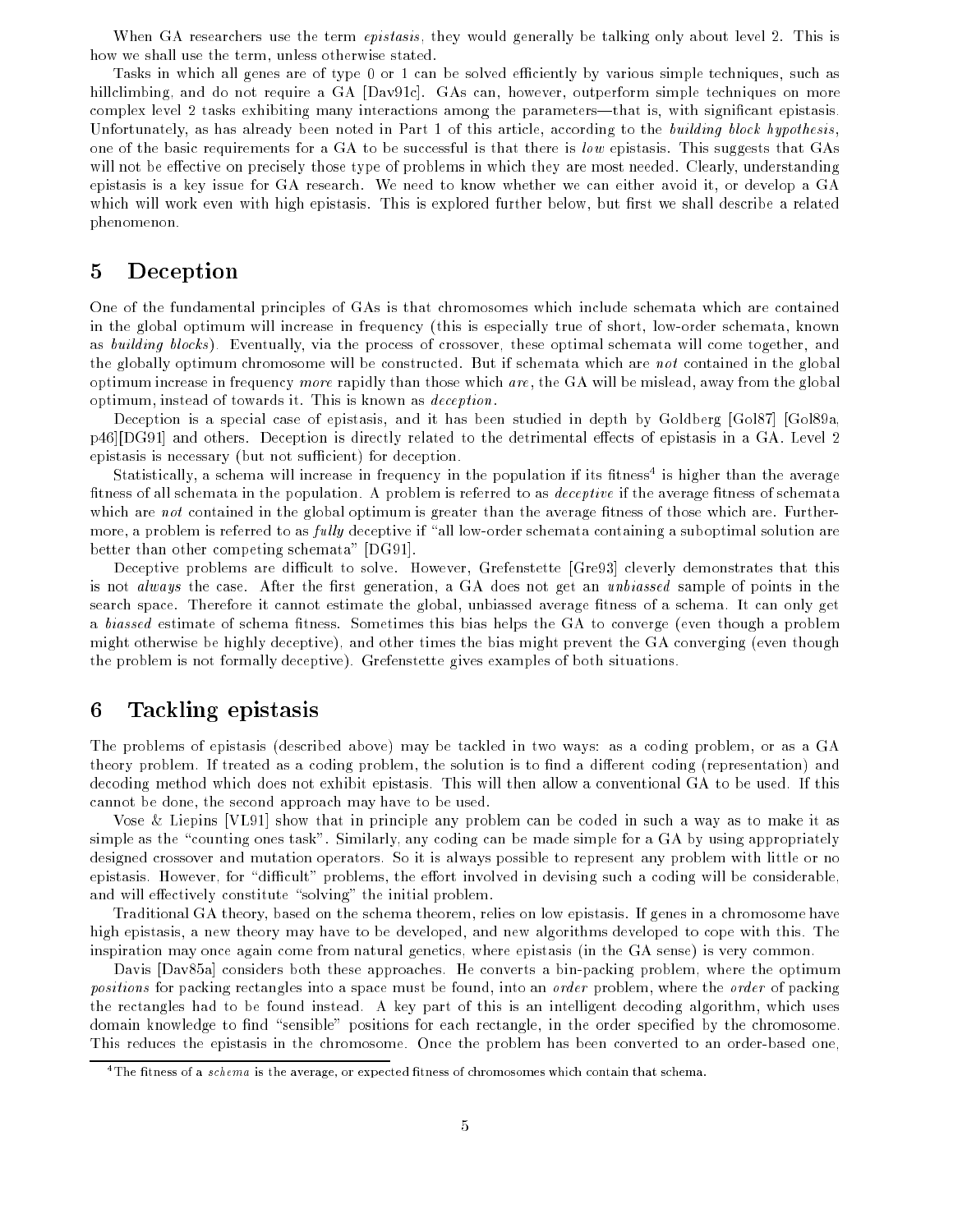a modied GA theory is required. Goldberg [Gol85] describes how GA theory can be adapted to encompass order-based problems. He introduces the idea of order-schemata (o-schemata), and the PMX crossover method which processes o-schemata in an analogous way to conventional crossover and normal schemata.

Davis & Coombs [DC87] point out that GAs have been made to work even in domains of high epistasis. So, although Holland's convergence proof for a GA assumed low epistasis, there may be another, perhaps weaker, convergence proof for domains of high epistasis. Even rigourous definitions of "low epistasis" and "high epistasis" have yet to be formulated.

Davidor [Dav90] has attempted to develop a technique which allows the degree of epistasis in a problem to be measured. Unfortunately an accurate assessment of epistasis can only be made with a time complexity comparable to an exhaustive search of the problem space. This can be reduced by sampling, but then the results are considerably less accurate—especially for problems with high epistasis.

Davidor also points out that present-day GAs are only suitable for problems of medium epistasis. If the epistasis is very high, the GA will not be effective. If it is very low, the GA will be outperformed by simpler techniques, such as hillclimbing. Until such a time as we have GAs which are effective on problems of high epistasis, we must devise representation schemes (or crossover/mutation operators) which reduce epistasis to an acceptable level.

A technique for achieving this, expansive coding, is presented by Beasley, Bull & Martin [BBM93b]. Expansive coding is a technique for designing reduced-epistasis representations for combinatorial problems. Rather than having a representation consisting of a small number of widely interacting genes, a representation is created with a much larger number of more weakly interacting genes. This produces a search space which is larger, yet simpler and more easily solved. They demonstrate that this technique can design reduced complexity algorithms for signal processing.

#### 7Mutation and Naïve Evolution

Mutation is traditionally seen as a "background" operator [Boo87, p63][DeJ85], responsible for re-introducing inadvertently "lost" gene values (alleles), preventing genetic drift, and providing a small element of random search in the vicinity of the population when it has largely converged. It is generally held that crossover is the main force leading to a thorough search of the problem space.

However, examples in nature show that asexual reproduction can evolve sophisticated creatures without crossover—for example bdelloid rotifers [MS89, p239]. Indeed, biologists see mutation as the main source of raw material for evolutionary change [Har88, p137]. Schaffer *et al* [SCLD89] did a large experiment to determine optimum parameters for GAs. They found that crossover had much less effect on performance than previously believed. They suggest that "naïve evolution" (just selection and mutation) performs a hillclimb-like search which can be powerful without crossover. They investigate this hypothesis further [SE91], and find that crossover gives much faster evolution than a mutation-only population. However, in the end, mutation generally finds better solutions than a crossover-only regime.

This is in agreement with Davis [Dav91d], who points out that mutation becomes more productive, and crossover less productive, as the population converges.

Despite its generally low probability of use, mutation is a very important operator. Its optimum probability is much more critical than that for crossover [SCLD89]. Even if it is a "background operator," it should not be ignored.

Spears [Spe93] closely compares crossover and mutation, and argues that there are some important characteristics of each operator that are not captured by the other. He further suggests that a suitably modied mutation operator can do everything that crossover can. He concludes that "standard mutation and crossover are simply two forms of a more general exploration operator, that can perturb alleles based on any available information."

Other good performances of naïve evolution have been reported [EOR91, ES91, Esh91]. According to Eshelman [Esh91], "The key to naïve evolution's success (assuming a bit-string representation) is the use of Gray coded parameters, making search much less susceptible to Hamming cliffs. ... I do believe that naïve evolution is a much more powerful algorithm than many people in the GA community have been willing to admit."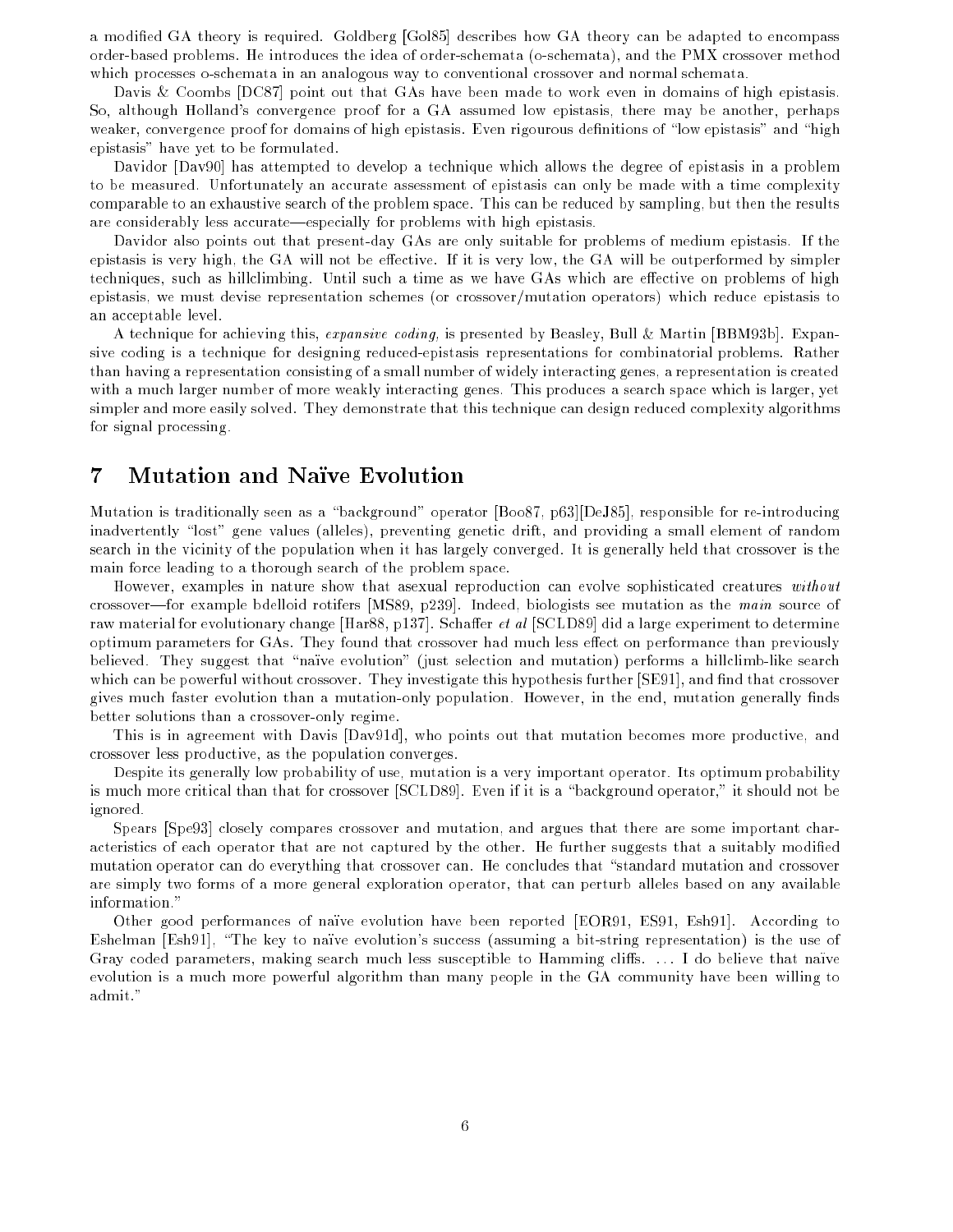#### 8Non-binary representations

A chromosome is a sequence of symbols, and, traditionally, these symbols have been binary digits, so that each symbol has a cardinality of 2. Higher cardinality alphabets have been used in some research, and some believe them to have advantages. Goldberg [Gol89a, p80][Gol89b] argues that theoretically, a binary representation gives the largest number of schemata, and so provides the highest degree of *implicit parallelism*. But Antonisse [Ant89], interprets schemata differently, and concludes that, on the contrary, high-cardinality alphabets contain more schemata than binary ones. (This has been the subject of more recent discussion [Ang92, Ant92].) Goldberg has now developed a theory which explains why high-cardinality representations can perform well [Gol90]. His theory of *virtual alphabets* says that each symbol converges within the first few generations, leaving only a small number of possible values. In this way, each symbol effectively has only a low cardinality.

Empirical studies of high-cardinality alphabets have typically used chromosomes where each symbol represents an integer [Bra91], or a floating-point number [JM91, MJ91]. As Davis [Dav91d, p65] points out, problem parameters are often numeric, so representing them directly as numbers, rather than bit-strings, seems obvious, and may have advantages. One advantage is that we can more easily define meaningful, problem-specific "crossover" and "mutation" operators. A variety of real-number operators can easily be envisaged, for example:

- Combination operators
	- ${\bf -}$  Average—take the arithmetic average of the two parent genes.
	- ${ \textit{ Geometric mean} \textit{take the square-root of the product of the two values.}$
	- $\overline{E}$  Extension—take the difference between the two values, and add it to the higher, or subtract it from the lower.
- Mutation operators
	- Random replacement-replace the value with a random one
	- ${\it -} \, Creep$ —add or subtract a small, randomly generated amount.
	- Geometric creep—multiply by a random amount close to one.

For both creep operators, the randomly generated number may have a variety of distributions; uniform within a given range, exponential, Gaussian, binomial, etc.

Janikow & Michalewicz [JM91] made a direct comparison between binary and floating-point representations, and found that the floating-point version gave faster, more consistent, and more accurate results.

However, where problem parameters are *not* numeric, (for example in combinatorial optimisation problems), the advantages of high-cardinality alphabets may be harder to realise.

In GA-digest5 volume 6 number 32 (September 1992), the editor, Alan C. Schultz, lists various research using non-binary representations. These include Grefenstette's work which uses a rule-based representation to learn reactive strategies (or behaviours) for autonomous agents [SG90, Gre91]. Koza is using a process known as genetic programming to learn Lisp programs [Koz92]. Floating point representations have been widely explored [Whi89, JM91, MJ91, ES93], and Michalewicz has looked at a matrix as the data structure [Mic92].

#### 9Dynamic Operator Probabilities

During the course of a run, the optimal value for each operator probability may vary. Davis [Dav85b] tried linear variations in crossover and mutation probability, with crossover decreasing during the run, and mutation increasing (see above). Syswerda [Sys91] also found this advantageous. However, it imposes a fixed schedule. Booker [Boo87] utilises a dynamically variable crossover rate, depending on the spread of fitnesses. When the population converges, the crossover rate is reduced to give more opportunity for mutation to find new variations. This has a similar effect to Davis's linear technique, but has the advantage of being adaptive.

Davis [Dav89, Dav91d] describes another adaptive technique which is based directly on the success of an operator at producing good offspring. Credit is given to each operator when it produces a chromosome better than any other in the population. A weighting figure is allocated to each operator, based on its performance over the past 50 matings. For each reproductive event, a single operator is selected probabilistically, according

<sup>5</sup>GA-digest is distributed free by electronic mail. Contact GA-List-Request@AIC.NRL.NAVY.MIL to subscribe. Back issues are available by anonymous ftp from: ftp.aic.nrl.navy.mil (in /pub/galist).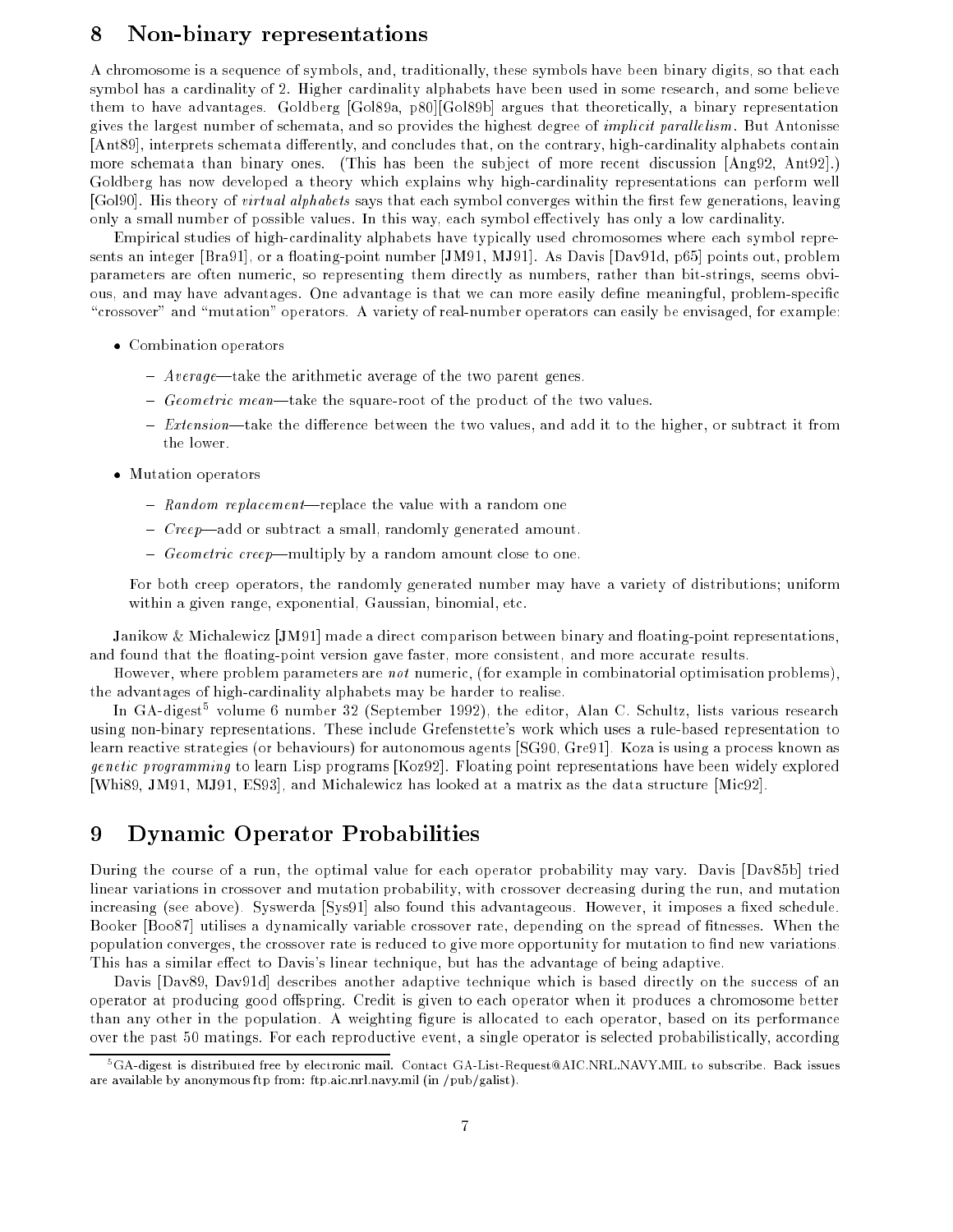to the current set of operator weightings. During the course of a run, therefore, operator probabilities vary in an adaptive, problem dependent way. A big advantage of this technique is that it allows new operators to be compared directly with existing ones. If a new operator consistently loses weight, it is probably less effective than an existing operator.

This is a very interesting technique. It appears to solve a great many problems about choosing operator probabilities at a stroke. It also allows new representations and new techniques to be tried without worrying that much effort must be expended on determining new optimum parameter values. However, a potential drawback of this technique which must be avoided is that it may reward operators which simply locate local optima, rather than helping to find the global optimum.

Going in the opposite direction, several researchers vary the mutation probability by *decreasing* it exponentially during a run [Ack87, Bra91, Fog89, MJ91]. Unfortunately, no clear analysis or reasoning is given as to why this should lead to an improvement (although Fogarty [Fog89] provides experimental evidence). The motivation seems to be that mutation probability is analogous to temperature in simulated annealing, and so mutation rate should be reduced to a low value to aid convergence. However, in Ackley's case [Ack87], probability is varied from 0.25 to 0.02, and most would say that 0.02 is still a rather high value for mutation probability. Ackley does not appear to have thought this through. Fogarty does not say whether he thinks that the improvements he found would apply in other problem areas.

Arguments over whether the trajectory of the mutation probability should increase, decrease, be linear or exponential, become academic if Davis's adaptive algorithm is used.

#### 10Niche and Speciation

In natural ecosystems, there are many different ways in which animals may survive (grazing, hunting, on the ground, in trees, etc.), and different species evolve to fill each ecological niche. Speciation is the process whereby a single species differentiates into two (or more) different species occupying different niches.

In a GA, niches are analogous to maxima in the fitness function. Sometimes we have a fitness function which is known to be multimodal, and we may want to locate all the peaks. Unfortunately a traditional GA will not do this; the whole population will eventually converge on a single peak. Of course, we would expect the population of a GA to converge on a peak of high fitness, but even where there are several peaks of equal fitness, the GA will still end up on a single one. This is due to *genetic drift* [GR87]. Several modifications to the traditional GA have been proposed to solve this problem, all with some basis in natural ecosystems [GR87]. The two basic techniques are to maintain diversity, or to share the payoff associated with a niche.

Cavicchio [GR87] introduced a mechanism he called *preselection*, where offspring replace the parent only if the offspring's fitness exceeds that of the inferior parent. There is fierce competition between parents and children, so the payoff is not so much shared as fought over, and the winner takes all. This method helps to maintain diversity (since strings tend to replace others which are similar to themselves), and this helps prevent convergence on a single maximum.

DeJong [DeJ75] generalised preselection in his *crowding* scheme. In this, offspring are compared with a few (typically 2 or 3) randomly chosen individuals from the population. The offspring replaces the most similar one found, using Hamming distance as the similarity measure. This again aids diversity, and indirectly encourages speciation. Stadnyk [Sta87] found better results using a variation on this. The sampling of individuals was biassed according to inverse fitness, so that new offspring replace others which are in the same niche and have low fitness.

Booker [Boo85] uses *restricted mating* to encourage speciation. In this scheme, individuals are only allowed to mate if they are similar. The total reward available in any niche is fixed, and is distributed using a bucketbrigade mechanism. Booker's application is a classifier system, where it is easy to identify which niche an individual belongs to. In other applications, this is generally not a simple matter.

Perry [GR87] solves the species membership problem using a similarity template called an *external schema*. However, this scheme requires advance knowledge of where the niches are, so is of limited use.

Grosso [GR87] simulates partial geographical isolation in nature by using multiple subpopulations and intermediate migration rates. This shows advantages over isolated subpopulations (no migration—equivalent to simply iterating the GA), and completely mixed (panmictic) populations. This is an ideal method for use on a parallel processor system. (Fourman [Fou85] proposed a similar scheme.) However, there is no mechanism for explicitly preventing two or more subpopulations converging on the same niche.

Davidor [Dav91b] used a similar approach, but instead of multiple subpopulations, the population was considered as spread evenly over a two-dimensional grid. A local mating scheme was used, achieving a similar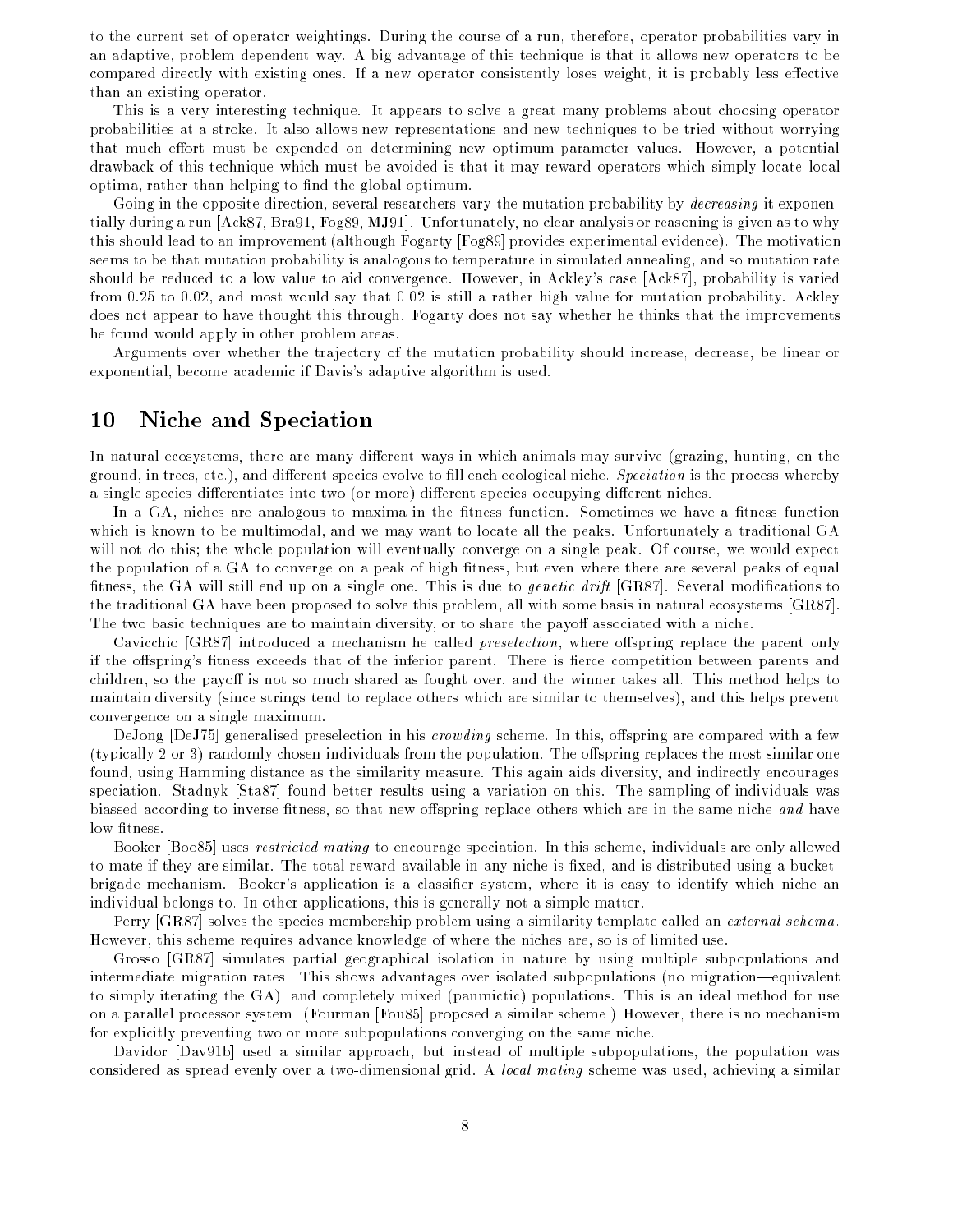effect to multiple subpopulations, but without any explicit boundaries. Davidor found that for a while a wider diversity was maintained (compared with a panmictic population), but eventually the whole population converged to a single solution. Although Davidor describes this as \A naturally occurring niche and species phenomenon", we would argue that he has misused the term \niche". In nature, species only come into direct competition with each other if they are in the same niche. Since Davidor's GA eventually converges to a single species, there can only be one niche.

Goldberg & Richardson [GR87] describe the advantages of *sharing*. Several individuals which occupy the same niche are made to *share* the fitness payoff among them. Once a niche has reached its "carrying capacity," it no longer appears rewarding in comparison with other, unfilled niches. The difficulty with sharing payoff within a niche is that the boundaries of the niche are not easily identified. Goldberg uses a *sharing function* to define how the sharing is to be done. Essentially, the payoff given to an individual is reduced according to a function (a power law) of the "distance" of each neighbour. The distance may be measured in different ways, for example in terms of genotype Hamming distance, or parameter differences in the phenotype. In a 1-dimensional task, this method was shown to be able to distribute individuals to peaks in the fitness function in proportion to the height of the peak.

In a later continuation of this work, Deb & Goldberg [DG89] show that sharing is superior to crowding. Genotypic sharing (based on some distance measure between chromosome strings) and phenotypic sharing (based on the distance between the decoded parameters) are analysed. Phenotypic sharing is shown to have advantages. A sharing function based on Euclidian distance between neighbours implements niches which are hyperspherical in shape. The correct operation of the sharing scheme depends on using the appropriate radius for the hyperspheres. (The radius is the maximum distance between two chromosomes for them still to be considered in the same niche.) The paper gives formulae for computing this, assuming that the number of niches is known, and that they are evenly distributed throughout the solution space.

A mating restriction scheme was also implemented to reduce the production of lethals (see Section 11). This only allowed an individual to mate with another from the same (phenotypic) niche (or at random only if there was no other individual in the niche). This showed a significant improvement.

A difficulty arises with niche methods if there are many local maxima with fitnesses close to the global maximum [GDH92]. A technique which distributes population members to peaks in proportion to the fitness of the peak, as the methods described above do, will not be likely to find the global maximum if there are more peaks than population members. Crompton & Stephens [CS91] found that on a real problem, the introduction of niche formation by crowding gave no improvement.

Deb's assumption that the function maxima are evenly distributed gives the upper bound on the niche radius, and better results might be obtained using a smaller value. If all the function maxima were clumped together, we would expect the performance to be little better than a GA without sharing. One solution might be to iterate the GA, trying different values for niche radius. An optimum scheme for this could be worth investigating.

A different approach to sharing is described by Beasley, Bull & Martin [BBM93c]. Their sequential niche method involves multiple runs of a GA, each locating one peak. After a peak has been located, the fitness function is modified so that the peak is effectively "cancelled out" from the fitness function. This ensures that, on subsequent runs, the same peak will not be re-discovered. The GA is then restarted with a new population. In this way, a new peak is located on each run. This technique has many similarities with fitness sharing. However, instead of the fitness of an individual being reduced (i.e. shared) because of its proximity to other members of the population, individuals have their fitness reduced because of their proximity to peaks located in previous runs. This method has a lower time complexity than that of fitness sharing, but suffers similar problems with regard to choice of niche radius, etc.

#### 11Restricted Mating

The purpose of restricted mating is to encourage speciation, and reduce the production of lethals . A lethal is a child of parents from two different niches. Although each parent may be highly fit, the combination of their chromosomes may be highly unt if it falls in the valley between the two maxima. Nature avoids the formation of lethals by preventing mating between different species, using a variety of techniques. (In fact, this is the primary biological definition of a "species"—a set of individuals which may breed together to produce viable offspring.)

The general philosophy of restricted mating makes the assumption that if two similar parents (i.e. from the same niche) are mated, then the offspring will be similar. However, this will very much depend on the coding scheme—in particular the existence of building blocks, and low epistasis. Under conventional crossover and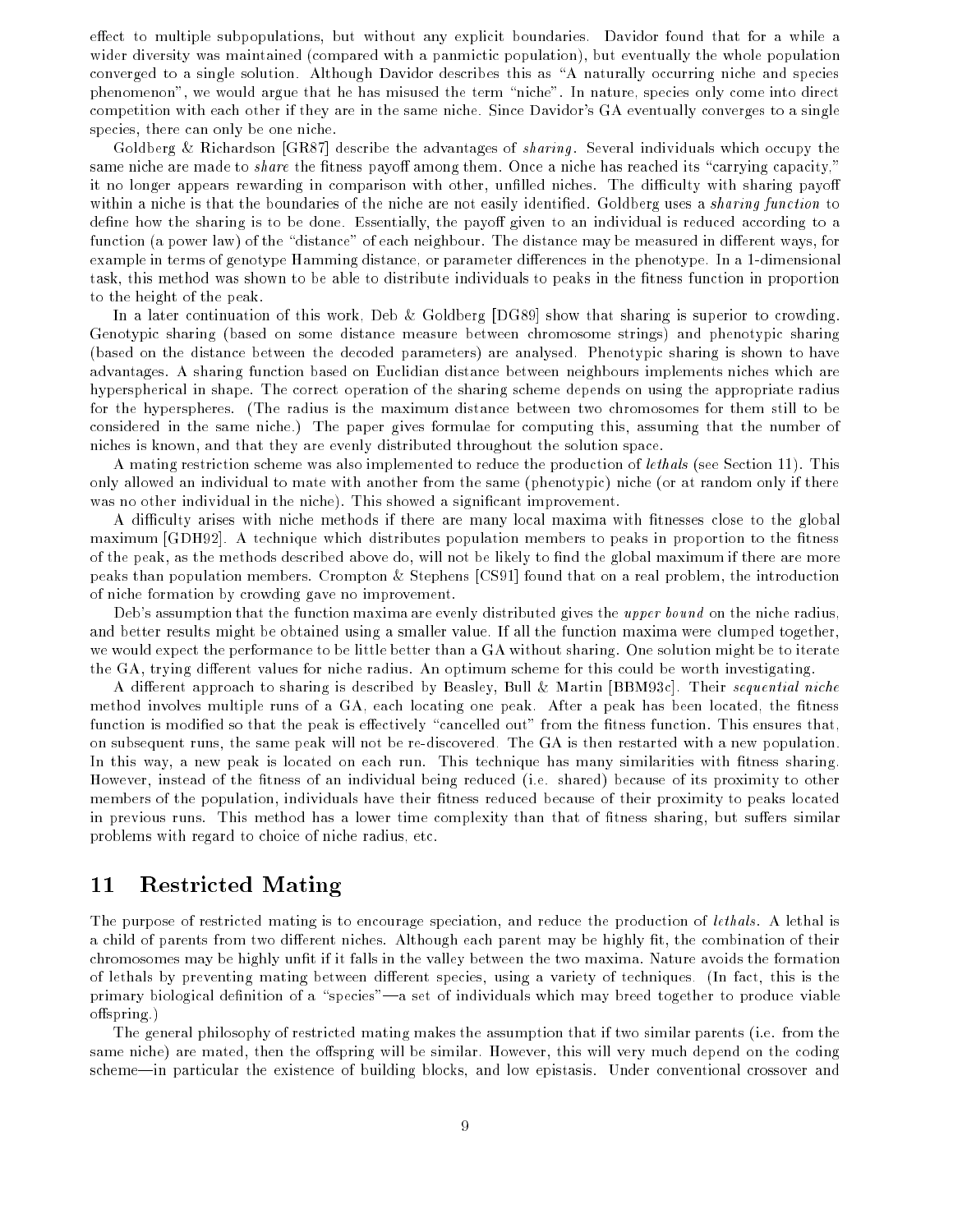mutation operators, two parents with similar genotypes will always produce offspring with similar genotypes. But in a highly epistatic chromosome, there is no guarantee that these offspring will not be of low fitness, i.e. "lethals". Similarity of genotype does not guarantee similarity of phenotype. These effects limit the use of restricted mating.

Restricted mating schemes of Booker [Boo85] and Deb & Goldberg [DG89] have been described above. These restrict mating on the basis of similarities between the genotypes or phenotypes. Other schemes which restrict mating using additional mating template codes (for example [Hol87, p88]) are summarised by Goldberg [Gol89a, p192].

#### 12Diploidy and Dominance

In the higher lifeforms, chromosomes contain two sets of genes, rather than just one. This is known as *diploidy*. (A haploid chromosome contains only one set of genes.) Most genetics textbooks tend to concentrate on diploid chromosomes, while virtually all work on GAs concentrates on haploid chromosomes. This is primarily for simplicity, although use of diploid chromosomes might have benefits.

Diploid chromosomes lend advantages to individuals where the environment may change over a period of time. Having two genes allows two different "solutions" to be remembered, and passed on to offspring. One of these will be dominant (that is, it will be expressed in the phenotype), while the other will be recessive. If environmental conditions change, the dominance can shift, so that the other gene is dominant. This shift can take place much more quickly than would be possible if evolutionary mechanisms had to alter the gene. This mechanism is ideal if the environment regularly switches between two states (e.g. ice-age, non ice-age).

The primary advantage of diploidy is that it allows a wider diversity of alleles to be kept in the population, compared with haploidy. Currently harmful, but potentially useful alleles can still be maintained, but in a recessive position. Other genetic mechanisms could achieve the same effect. For example, a chromosome might contain several variants of a gene. Epistasis (in the sense of masking) could be used to ensure that only one of the variants were expressed in any particular individual. A situation like this occurs with haemoglobin production [MS89]. Different genes code for its production during different stages of development. During the foetal stage, one gene is switched on to produce haemoglobin, whilst later on a different gene is activated. There are a variety of biological metaphors we can use to inspire our development of GAs.

In a GA, diploidy might be useful in an on-line application where the system could switch between different states. Diploidy involves a signicant overhead in a GA. As well as carrying twice as much genetic information, the chromosome must also carry dominance information. There are probably other mechanisms we can use to achieve similar results (for example, keep a catalogue of the best individuals, and try reintroducing them into the population if performance falls). Little work seems to have been done in this area—Goldberg [Gol89a, p148] provides a summary.

#### 13 Knowledge-based Techniques

While most research has gone into GAs using the traditional crossover and mutation operators, some have advocated designing new operators for each task, using domain knowledge [Dav91d]. This makes each GA more task specific (less robust), but may improve performance significantly. Where a GA is being designed to tackle a real-world problem, and has to compete with other search and optimisation techniques, the incorporation of domain knowledge often makes sense.

Suh & Van Gucht [SVG87] and Grefenstette [Gre87] argue that problem-specic knowledge can usefully be incorporated into the crossover operation. Domain knowledge may be used to prevent obviously unfit chromosomes, or those which would violate problem constraints, from being produced in the first place. This avoids wasting time evaluating such individuals, and avoids introducing poor performers into the population.

For example, Davidor [Dav91a] designed "analogous crossover" for his task in robotic trajectory generation. This used local information in the chromosome (i.e. the values of just a few genes) to decide which crossover sites would be certain to yield unfit offspring.

Domain knowledge can also be used to design *local improvement operators*, which allow more efficient exploration of the search space around good points [SVG87]. It can also be used to perform heuristic initialisation of the population, so that search begins with some reasonably good points, rather than a random set [Gre87, SG90].

Goldberg [Gol89a, p201{6] describes techniques for adding knowledge-directed crossover and mutation. He also discusses the hybridisation of GAs with other search techniques (as does Davis [Dav91d]).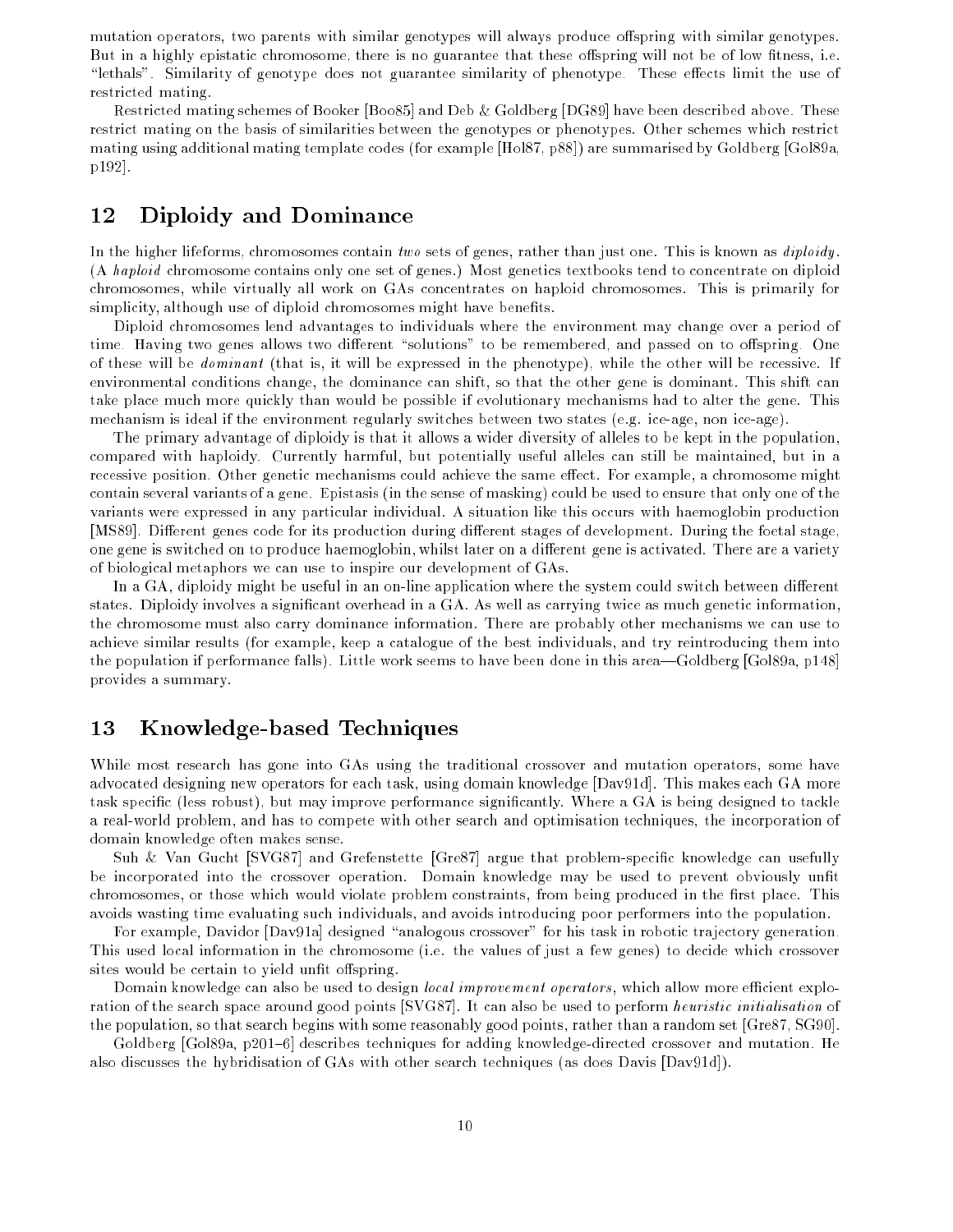#### 14Redundant Value Mapping

A problem occurs when a gene may only have a finite number of discrete valid values. If a binary representation is used, and the number of values is not a power of 2, then some of the binary codes are redundant—they will not correspond to any valid gene value. For example, if a gene represents an object to be selected from a group of 10 objects, then 4 bits will be needed to encode the gene. If codes 0000 to 1001 are used to represent the 10 objects, what do the codes 1010 to 1111 represent?

During crossover and mutation, we cannot guarantee that such redundant codes will not arise. The problem is, what to do about them? This problem has not been greatly studied in the literature (perhaps because most research concentrates on continuous-valued functions, where the problem does not arise). A number of solutions are briefly mentioned by DeJong [DeJ85]:

- 1. Discard the chromosome as illegal.
- 2. Assign the chromosome low fitness.
- 3. Map the invalid code to a valid one.

Solutions 1) and 2) would be expected to give poor performance, since we may be throwing away good gene values elsewhere in the chromosome. There are several ways of achieving 3), including fixed remapping, and random remapping.

In fixed remapping, a particular redundant value is remapped to a specific valid value. (In this case, remapped means that either the actual gene bit pattern is altered, or the decoding process treats the two bit patterns as synonymous.) This is very simple, but has the disadvantage that some values are represented by two bit patterns, while the others are represented by only one. (In the example above, the codes for 10 to 15 may be mapped back to the values 0 to 5, so these values are doubly represented in the code set, while the values 6 to 9 are singly represented).

In random remapping, a redundant value is remapped to a valid value at random. This avoids the representational bias problem, but also causes less information to be passed on from parents to offspring.

Probabilistic remapping is a hybrid between these two techniques. Every gene value (not just the "excess" ones) is remapped to one of two valid values in a probabilistic way, such that each valid value is equally likely to be represented.

Schaffer [Sch85] encountered the simplest version of this problem—three valid states represented by 2 bits. He used fixed remapping—allowing one state to have two binary representations. He also tried using ternary coding to avoid the problem, but performance was inferior.

Belew [Bel89] also used fixed remapping to solve the three-state problem. He points out that not only does one state have two representations (while the other two states have only one each), but also that the effective mutation rate for this state is halved (since mutations to one of the bits don't change the state). \There may be opportunities for a GA to exploit this representational redundancy," says Belew.

#### 15Summary

The two parts of this article have introduced the fundamental principles of GAs, and explored some of the current research topics in more detail. In the past, much research has been empirical, but gradually, theoretical insights are being gained. In many cases it is still too early to say which techniques are robust and generalpurpose, and which are special-purpose. Where special-purpose techniques have been identified, work is still required to determine whether these can be extended to make them more general, or further specialised to make them more powerful. Theoretical research can greatly help progress in this area.

Davis [Dav91d] describes a variety of promising ideas. Steady state replacement, fitness ranking, and 2-point crossover (modified so that offspring must differ from their parents) are often good methods to use, although with suitable parent selection techniques, generational replacement may be equally as good [GD91], and uniform crossover can have advantages.

Knowledge-based operators and dynamic operator probabilities are probably going to help solve real world problems. Niche formation still seems like a big problem to be solved—how can all the 'best' maxima be located, while avoiding the not-so-good maxima, which may have only a slightly lower fitness? Ultimately, if the fitness function has very many local maxima, no search technique is ever going to perform well on it. Better methods for designing fitness functions are needed, which can avoid such pitfalls. Similarly, the difficulties of high epistasis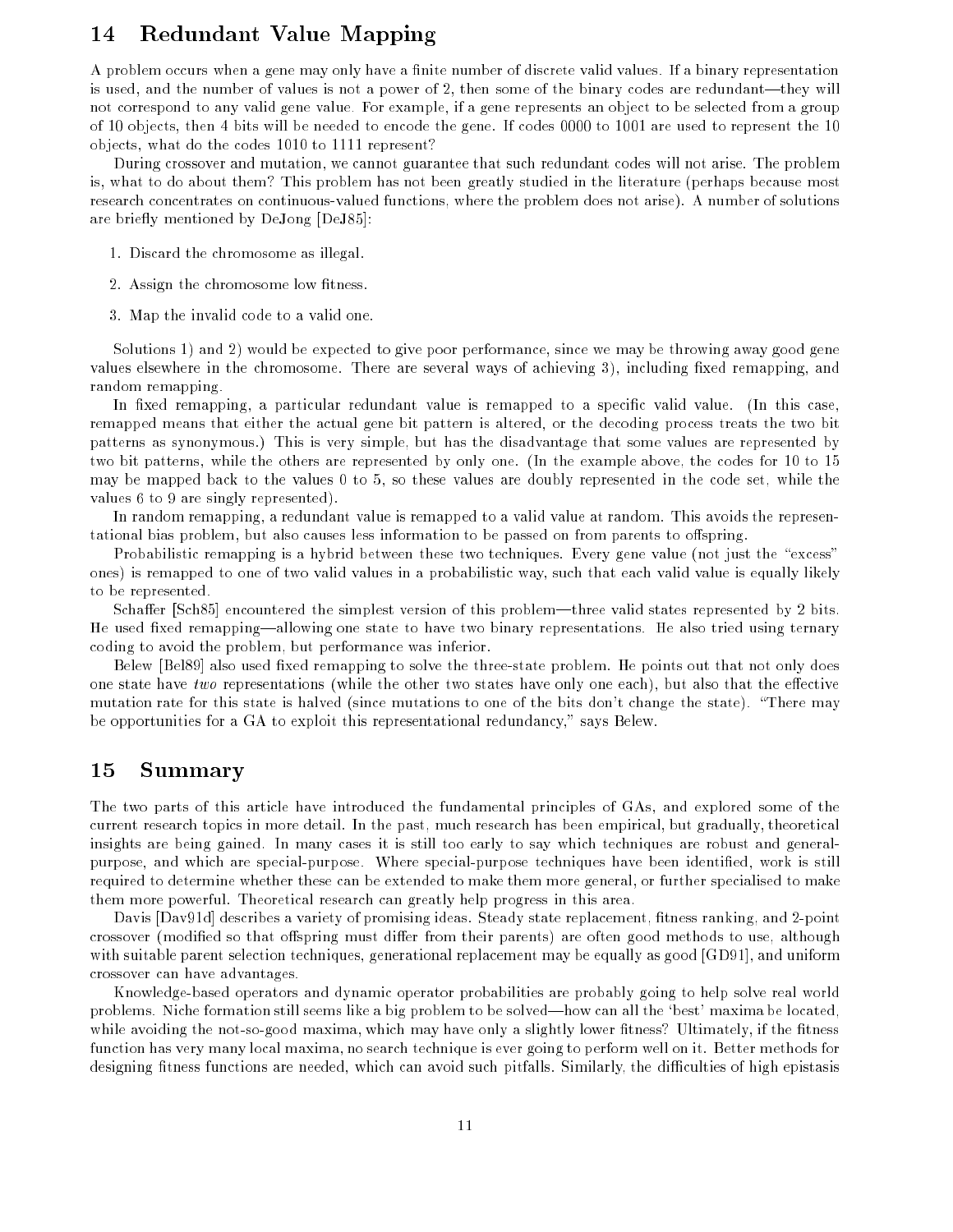must be addressed. Either we must find ways to represent problems which minimise their epistasis, or we must develop enhanced techniques which can cope even where there is high epistasis. There is no doubt that research into GAs will be a very active area for some time to come.

- [Ack87] D.H. Ackley. An empirical study of bit vector function optimization. In L. Davis, editor, Genetic Algorithms and Simulated Annealing, chapter 13, pages 170-204. Pitman, 1987.
- [Ang92] Peter J. Angeline. Antonisse's extension to schema notation.  $GA\text{-}Digest$ , 6(35):-, October 1992.
- [Ant89] J. Antonisse. A new interpretation of schema notation that overturns the binary encoding constraint. In J.D. Schaffer, editor, *Proceedings of the Third International Conference on Genetic Algorithms*, pages 86{91. Morgan Kaufmann, 1989.
- [Ant92] Jim Antonisse. Re: Antonisse's extension to schema notation. GA-Digest, 6(37):-, November 1992.
- [BBM93a] D. Beasley, D.R. Bull, and R.R. Martin. An overview of genetic algorithms: Part 1, fundamentals. University Computing,  $15(2)$ :  $58-69$ , 1993.
- [BBM93b] D. Beasley, D.R. Bull, and R.R. Martin. Reducing epistasis in combinatorial problems by expansive coding. In S. Forrest, editor, Proceedings of the Fifth International Conference on Genetic  $Algorithms$ , pages 400-407. Morgan Kaufmann, 1993.
- [BBM93c] D. Beasley, D.R. Bull, and R.R. Martin. A sequential niche technique for multimodal function optimization. Evolutionary Computation,  $1(2):101-125$ , 1993.
- [Bel89] R.K. Belew. When both individuals and popluations search: adding simple learning to the genetic algorithm. In J.D. Schaffer, editor, Proceedings of the Third International Conference on Genetic  $Alqorithms$ , pages 34–41. Morgan Kaufmann, 1989.
- [Boo85] L. Booker. Improving the performance of genetic algorithms in classifier systems. In J.J. Grefenstette, editor, *Proceedings of the First International Conference on Genetic Algorithms*, pages 80–92. Lawrence Erlbaum Associates, 1985.
- [Boo87] L. Booker. Improving search in genetic algorithms. In L. Davis, editor, Genetic Algorithms and  $Simulated \ An \nnealing$ , chapter 5, pages 61-73. Pitman, 1987.
- [Bra91] M.F. Bramlette. Initialisation, mutation and selection methods in genetic algorithms for function optimization. In R.K. Belew and L.B. Booker, editors, Proceedings of the Fourth International Conference on Genetic Algorithms, pages  $100-107$ . Morgan Kaufmann, 1991.
- [CS91] W. Crompton and N.M. Stephens. Using genetic algorithms to search for binary sequences with large merit factor. In Proc. Third IMA Conf on Cryptography and Coding, pages -, 1991. Not yet published.
- [Dav85a] L. Davis. Applying adaptive algorithms to epistatic domains. In 9th Int. Joint Conf. on AI, pages 162-164, 1985.
- [Dav85b] L. Davis. Job shop scheduling with genetic algorithms. In J.J. Grefenstette, editor, Proceedings of the First International Conference on Genetic Algorithms, pages 136-140. Lawrence Erlbaum Associates, 1985.
- [Dav89] L. Davis. Adapting operator probabilities in genetic algorithms. In J.D. Schaffer, editor, *Proceedings* of the Third International Conference on Genetic Algorithms, pages 61{69. Morgan Kaufmann, 1989.
- [Dav90] Y. Davidor. Epistasis variance: Suitability of a representation to genetic algorithms. Complex  $S$ *ystems*, 4:369-383, 1990.
- [Dav91a] Y. Davidor. A genetic algorithm applied to robot trajectory generation. In L. Davis, editor, Handbook of Genetic Algorithms, chapter 12, pages  $144-165$ . Van Nostrand Reinhold, 1991.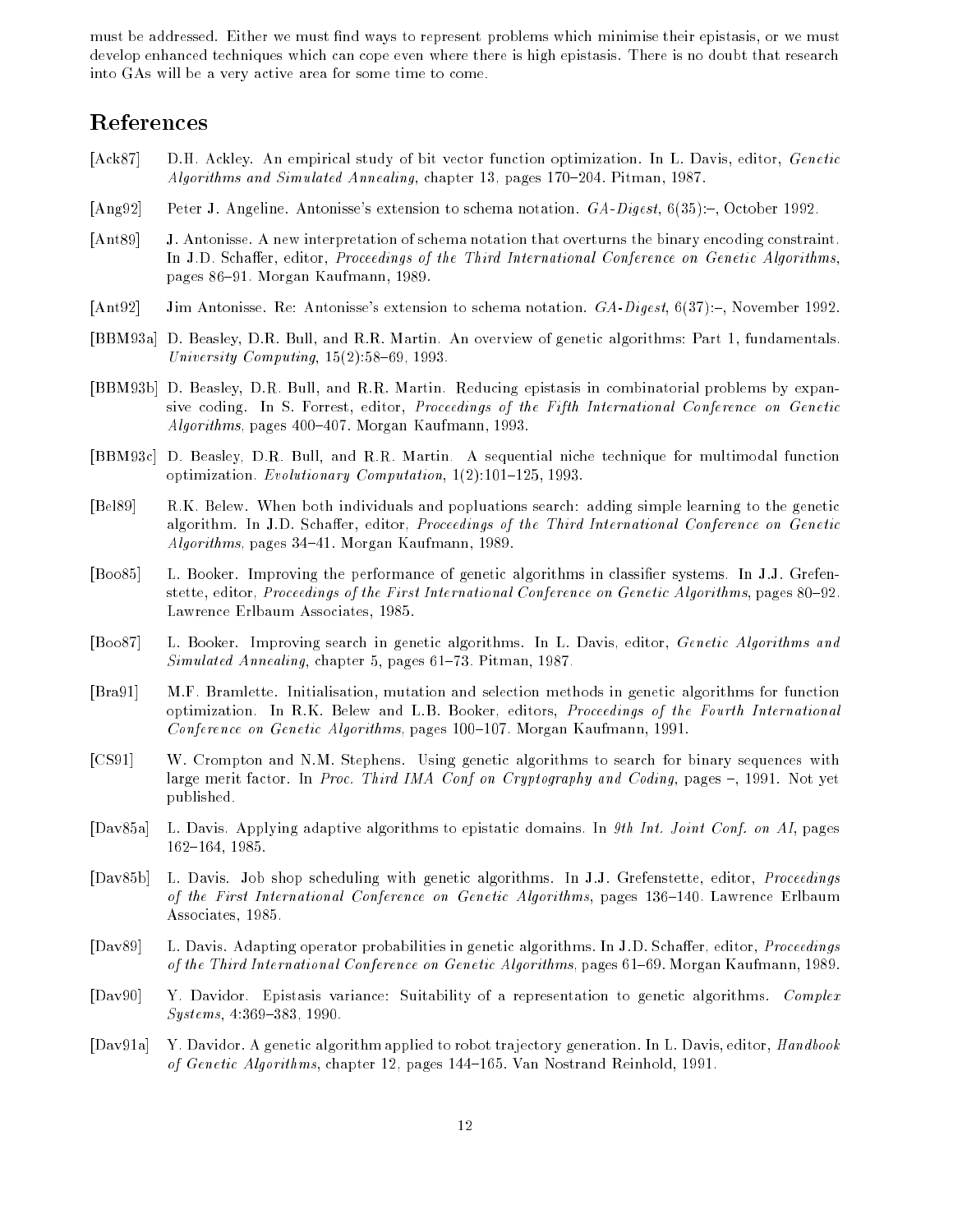- [Dav91b] Y. Davidor. A naturally occuring niche and species phenomenon: the model and first results. In R.K. Belew and L.B. Booker, editors, Proceedings of the Fourth International Conference on Genetic  $Algorithms$ , pages 257-263. Morgan Kaufmann, 1991.
- [Dav91c] L. Davis. Bit climbing, representational bias and test suite design. In R.K. Belew and L.B. Booker, editors, Proceedings of the Fourth International Conference on Genetic Algorithms, pages 18-23. Morgan Kaufmann, 1991.
- [Dav91d] L. Davis. Handbook of Genetic Algorithms. Van Nostrand Reinhold, 1991.
- [DC87] L. Davis and S. Coombs. Genetic algorithms and communication link speed design: theoretical considerations. In J.J. Grefenstette, editor, Proceedings of the Second International Conference on Genetic Algorithms, pages  $252-256$ . Lawrence Erlbaum Associates, 1987.
- [DeJ75] K. DeJong. The Analysis and behaviour of a Class of Genetic Adaptive Systems. PhD thesis, University of Michigan, 1975.
- [DeJ85] K. DeJong. Genetic algorithms: A 10 year perspective. In J.J. Grefenstette, editor, Proceedings of the First International Conference on Genetic Algorithms, pages 169–177. Lawrence Erlbaum Associates, 1985.
- [DG89] K. Deb and D.E. Goldberg. An investigation of niche and species formation in genetic function optimization. In J.D. Schaer, editor, Proceedings of the Third International Conference on Genetic Algorithms, pages 42-50. Morgan Kaufmann, 1989.
- [DG91] K. Deb and D.E. Goldberg. Analyzing deception in trap functions. Technical Report IlliGal 91009, Illigal, December 1991.
- [DS90] K. DeJong and W.M. Spears. An analysis of the interacting roles of population size and crossover in genetic algorithms. In H.-P. Schwefel and R. Männer, editors, *Parallel Problem Solving from Nature*, pages 38{47. Springer-Verlag, 1990.
- [ECS89] L.J. Eshelman, R. Caruna, and J.D. Schaffer. Biases in the crossover landscape. In J.D. Schaffer, editor, Proceedings of the Third International Conference on Genetic Algorithms, pages 10-19. Morgan Kaufmann, 1989.
- [EOR91] Christer Ericson and Ivan Ordonez-Reinoso. Dialogue on uniform crossover.  $GA\text{-}Digest, 5(33):$ . October 1991.
- [ES91] Larry J. Eshelman and J. David Schaffer. GAs and very fast simulated re-annealing. GA-Digest,  $5(37)$ :-, December 1991.
- [ES93] Larry J. Eshelman and J. David Schaffer. Real-coded genetic algorithms and interval schemata. In L. Darrell Whitley, editor, Foundations of Genetic Algorithms, 2, pages 187-202. Morgan Kaufmann, 1993.
- [Esh91] Larry J. Eshelman. Bit-climbers and naive evolution. GA-Digest, 5(39):-, December 1991.
- [Fog89] T.C. Fogarty. Varying the probability of mutation in the genetic algorithm. In J.D. Schaer, editor, Proceedings of the Third International Conference on Genetic Algorithms, pages 104-109. Morgan Kaufmann, 1989.
- [Fou85] M.P. Fourman. Compaction of symbolic layout using genetic algorithms. In J.J. Grefenstette, editor, Proceedings of the First International Conference on Genetic Algorithms, pages  $141-153$ . Lawrence Erlbaum Associates, 1985.
- [GB90] D.E. Goldberg and C.L. Bridges. An analysis of a reordering operator on a GA-hard problem.  $Biological Cybernetics, 62:397–405, 1990.$
- [GD91] D.E. Goldberg and K. Deb. A comparative analysis of selection schemes used in genetic algorithms. In G.J.E. Rawlins, editor, Foundations of Genetic Algorithms, pages 69–93. Morgan Kaufmann, 1991.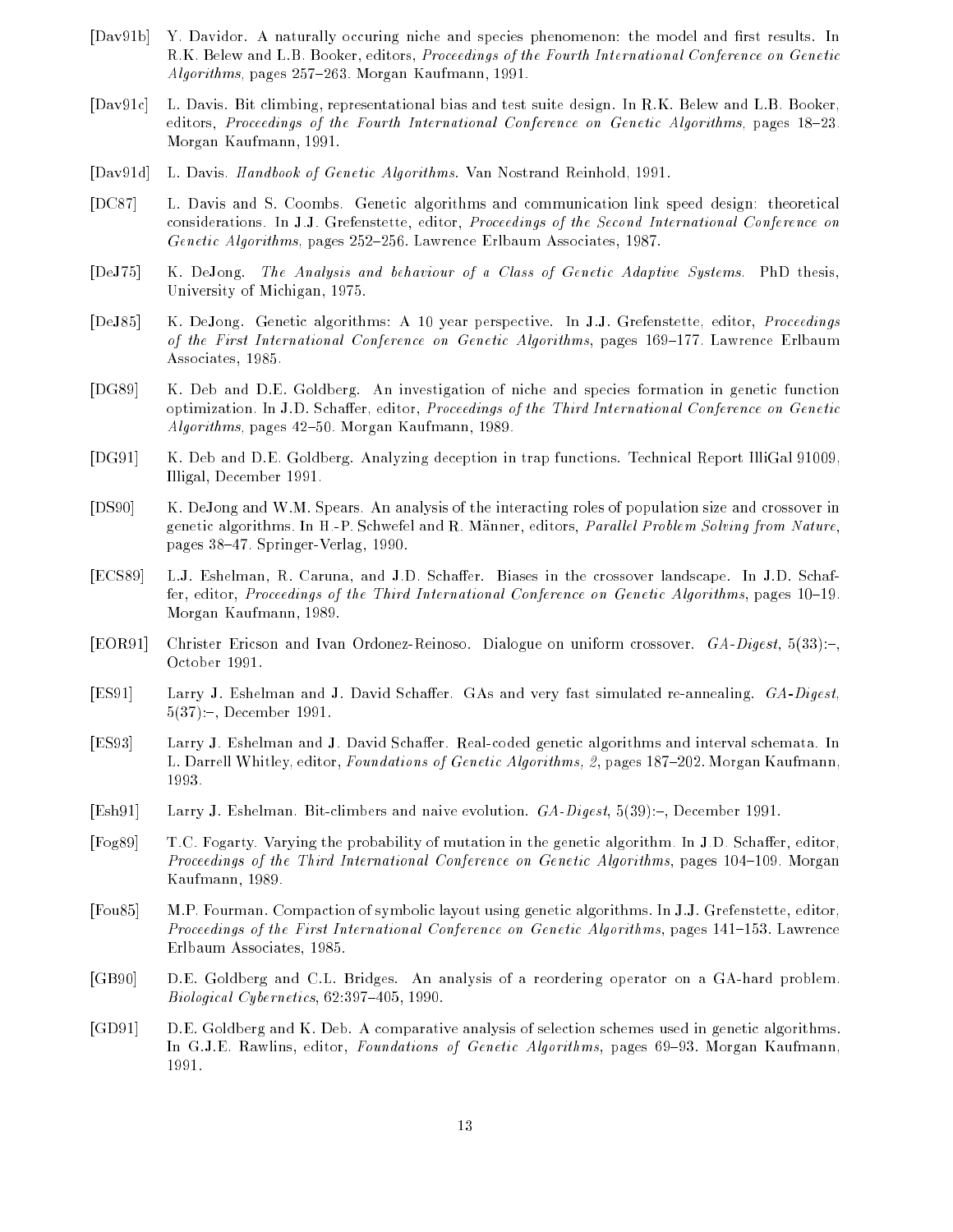- [GDH92] D.E. Goldberg, K. Deb, and J. Horn. Massive multimodality, deception, and genetic algorithms. In R. Männer and B. Manderick, editors, *Parallel Problem Solving from Nature*, 2, pages 37-46. North-Holland, 1992.
- [Gol85] D.E. Goldberg. Alleles, loci, and the TSP. In J.J. Grefenstette, editor, Proceedings of the First International Conference on Genetic Algorithms, pages 154-159. Lawrence Erlbaum Associates, 1985.
- [Gol87] D.E. Goldberg. Simple genetic algorithms and the minimal, deceptive problem. In L. Davis, editor, Genetic Algorithms and Simulated Annealing, chapter 6, pages  $74–88$ . Pitman, 1987.
- [Gol89a] D.E. Goldberg. Genetic Algorithms in search, optimization and machine learning. Addison-Wesley, 1989.
- [Gol89b] D.E. Goldberg. Zen and the art of genetic algorithms. In J.D. Schaffer, editor, *Proceedings of the* Third International Conference on Genetic Algorithms, pages 80-85. Morgan Kaufmann, 1989.
- [Gol90] D.E. Goldberg. The theory of virtual alphabets. In H.-P. Schwefel and R. Männer, editors, *Parallel* Problem Solving from Nature, pages 13-22. Springer-Verlag, 1990.
- [GR87] D.E. Goldberg and J. Richardson. Genetic algorithms with sharing for multimodal function optimization. In J.J. Grefenstette, editor, Proceedings of the Second International Conference on Genetic  $Algorithms$ , pages 41-49. Lawrence Erlbaum Associates, 1987.
- [Gre86] J.J. Grefenstette. Optimization of control parameters for genetic algorithms. IEEE Trans SMC, 16:122-128, 1986.
- [Gre87] J.J. Grefenstette. Incorporating problem specic knowledge into genetic algorithms. In L. Davis, editor, Genetic Algorithms and Simulated Annealing, chapter 4, pages 42-60. Pitman, 1987.
- [Gre91] J.J. Grefenstette. Strategy acquisition with genetic algorithms. In L. Davis, editor, Handbook of Genetic Algorithms, chapter 14, pages 186-201. Van Nostrand Reinhold, 1991.
- [Gre93] John J. Grefenstette. Deception considered harmful. In L. Darrell Whitley, editor, Foundations of Genetic Algorithms, 2, pages 75-91. Morgan Kaufmann, 1993.
- [GST90] N.P.O. Green, G.W. Stout, and D.J. Taylor. *Biological Science 1 & 2*. Cambridge University Press, 1990.
- [Har88] D.L. Hartl. A primer of population genetics. Sinauer Associates Inc., 1988.
- [Hol75] J.H. Holland. Adaptation in Natural and Articial Systems. MIT Press, 1975.
- [Hol87] J.H. Holland. Genetic algorithms and classier systems: foundations and future directions. In J.J. Grefenstette, editor, Proceedings of the Second International Conference on Genetic Algorithms, pages 82-89. Lawrence Erlbaum Associates, 1987.
- [JM91] C.Z. Janikow and Z. Michalewicz. An experimental comparison of binary and floating point representations in genetic algorithms. In R.K. Belew and L.B. Booker, editors, Proceedings of the Fourth International Conference on Genetic Algorithms, pages 31-36. Morgan Kaufmann, 1991.
- [Koz92] John R. Koza. Genetic Programming: On The Programming Of Computers By Means Of Natural Selection. MIT Press, 1992.
- [Lev91] J. Levenick. Inserting introns improves genetic algorithm success rate: taking a cue from biology. In R.K. Belew and L.B. Booker, editors, Proceedings of the Fourth International Conference on Genetic  $Algorithms$ , pages  $123–127$ . Morgan Kaufmann, 1991.
- [LR91] S.J. Louis and G.J.E. Rawlins. Designer genetic algorithms: Genetic algorithms in structure design. In R.K. Belew and L.B. Booker, editors, *Proceedings of the Fourth International Conference on* Genetic Algorithms, pages  $53{-}60$ . Morgan Kaufmann, 1991.
- [Mic92] Z. Michalewicz. Genetic Algorithms + Data Structures = Evolution Programs. Springer-Verlag, 1992.